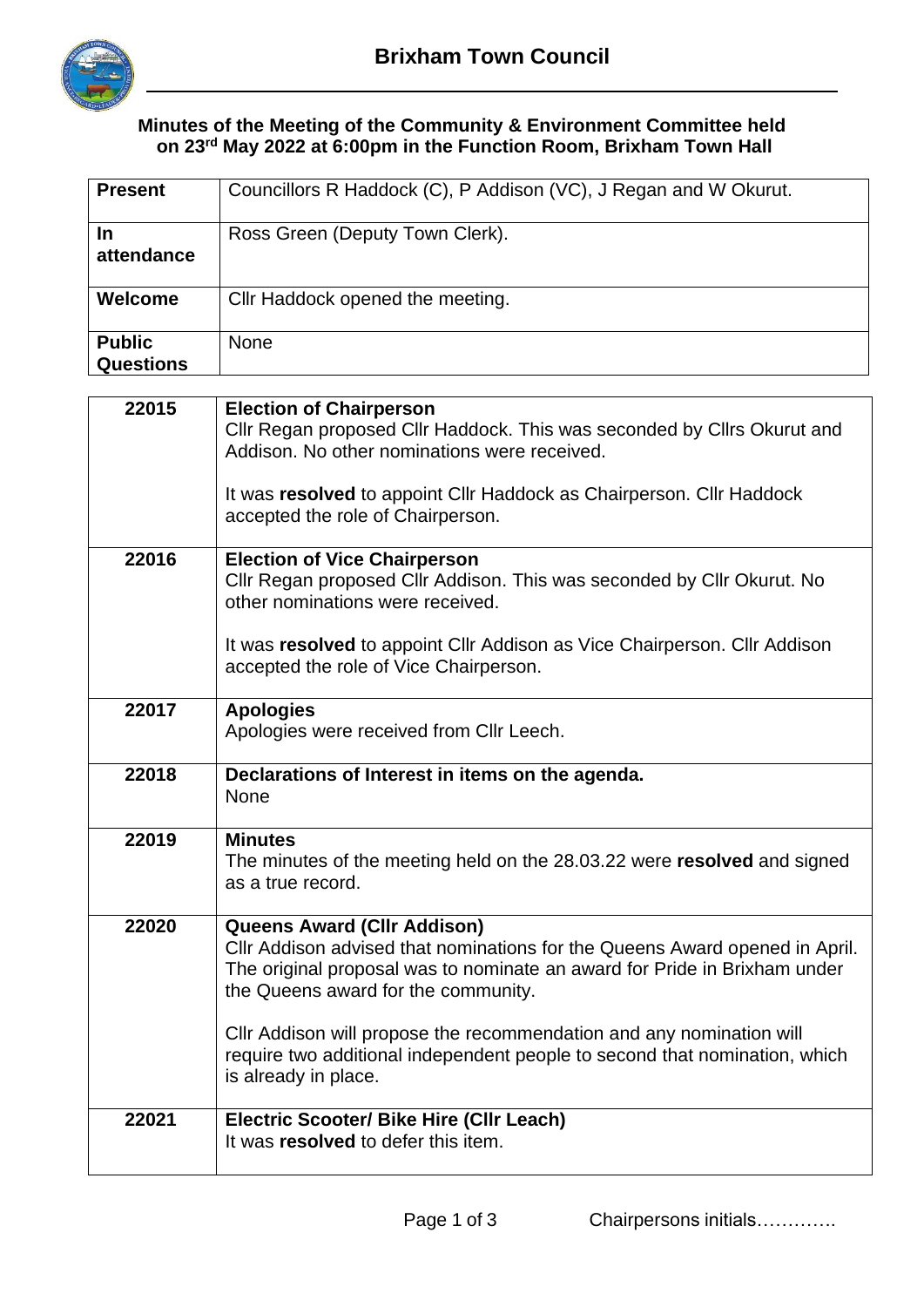| 22022 | <b>Policies</b>                                                                                                                                                                                                                                                                                                                                                                                                                                           |  |  |  |
|-------|-----------------------------------------------------------------------------------------------------------------------------------------------------------------------------------------------------------------------------------------------------------------------------------------------------------------------------------------------------------------------------------------------------------------------------------------------------------|--|--|--|
|       | a) Revised Community Engagement Strategy                                                                                                                                                                                                                                                                                                                                                                                                                  |  |  |  |
|       | It was resolved to adopt the revised policy.                                                                                                                                                                                                                                                                                                                                                                                                              |  |  |  |
|       | b) Revised Bee Keeping Policy                                                                                                                                                                                                                                                                                                                                                                                                                             |  |  |  |
|       | It was resolved to adopt the revised policy.                                                                                                                                                                                                                                                                                                                                                                                                              |  |  |  |
|       | c) #2 Minute Litter Station                                                                                                                                                                                                                                                                                                                                                                                                                               |  |  |  |
|       | It was resolved to adopt the #2 Minute Litter Station policy.                                                                                                                                                                                                                                                                                                                                                                                             |  |  |  |
|       |                                                                                                                                                                                                                                                                                                                                                                                                                                                           |  |  |  |
| 22023 | <b>Projects</b><br>a) Vehicle Purchase                                                                                                                                                                                                                                                                                                                                                                                                                    |  |  |  |
|       | Members raised concerns about purchasing an electric vehicle, specifically<br>regarding how ethically lithium is sourced, the lifespan of lithium batteries and<br>the uncertainties surrounding the technology.                                                                                                                                                                                                                                          |  |  |  |
|       | It was resolved to purchase a petrol or diesel vehicle and no longer consider<br>electric options.                                                                                                                                                                                                                                                                                                                                                        |  |  |  |
|       | b) Wildflower Verges                                                                                                                                                                                                                                                                                                                                                                                                                                      |  |  |  |
|       | The Deputy Town Clerk advised that the Lengthsmen Supervisor recently<br>met with SWISco's new Parks and GM Manager to discuss wildflower<br>locations in Brixham. SWISco have identified locations themselves that they<br>intend on wild flowering. Our Lengthsmen Supervisor discussed suitable<br>locations that had been identified and SWISco were very happy with what<br>was proposed. In total 10 locations have been identified around Brixham. |  |  |  |
|       | The wildflower planting scheme will involve stripping out the current<br>vegetation to bare earth before any planting can be undertaken. SWISco<br>have confirmed that we can borrow their rotavator and they may be able to<br>provide us with the seeding. Work on the 10 locations are already being<br>planned into the work schedule for September and next January.                                                                                 |  |  |  |
|       | Brixham Town Council will display a plaque at each of the wildflower<br>locations. The Deputy Town Clerk will also be exploring the option of having<br>local businesses sponsor the wildflower locations.                                                                                                                                                                                                                                                |  |  |  |
|       | c) Beacon Lighting - Queens Platinum Jubilee                                                                                                                                                                                                                                                                                                                                                                                                              |  |  |  |
|       | The Deputy Town Clerk advised that the beacon lighting is one of thousands<br>being lit in the UK and the Commonwealth, and forms part of the official<br>programme announced by Buckingham Palace for the Jubilee Weekend.                                                                                                                                                                                                                               |  |  |  |
|       | The Beacon will be lit at 21:15PM at Shoalstone Pool Green by the Chair of<br>the Town Council, Cllr Haddock. Cllr Haddock will open the event with a<br>welcome speech, with musical entertainment by a local musician before the<br>lighting and music played by a Scottish Piper. Unfortunately, Brixham Town<br>Band were also due to play but they could not muster enough members to<br>perform.                                                    |  |  |  |
| 22024 | Date of next meeting<br>To note the date of the next meeting which is scheduled for the 18th July<br>2022.                                                                                                                                                                                                                                                                                                                                                |  |  |  |